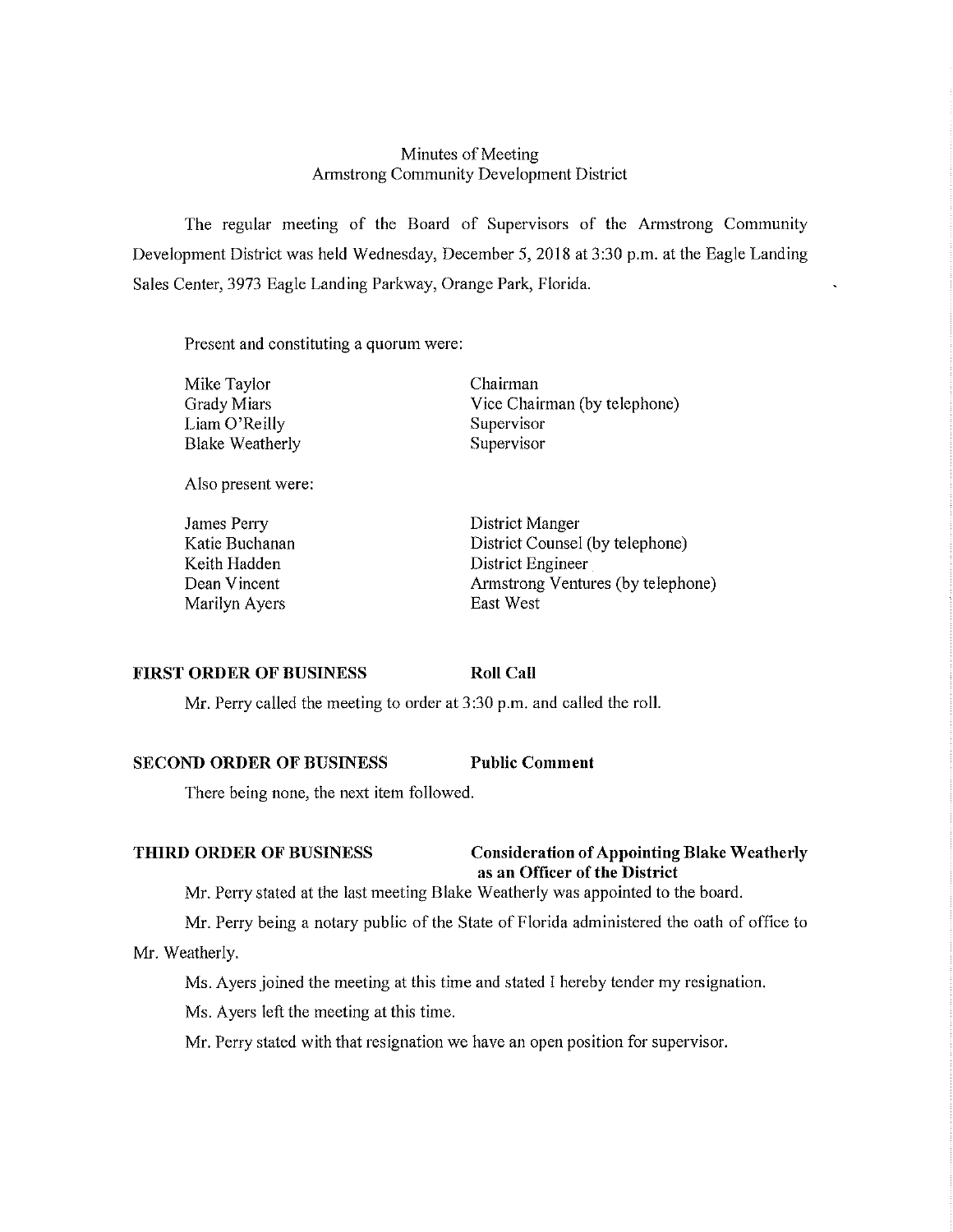On MOTION by Mr. Taylor seconded by Mr. Weatherly with all in favor Rose Bock was appointed to fill the unexpired term of office.

Mr. Perry stated we will contact her and give her the meeting schedule.

# **FOURTH ORDER OF BUSINESS Approval of the Minutes of the November 14, 2018 Meeting**

Mr. Vincent made an amendment to the minutes at the top of page 5.

On MOTION by Mr. Taylor seconded by Mr. Weatherly with all in favor the minutes of the November 14, 2018 meeting were approved as amended.

# **FIFTH ORDER OF BUSINESS Acceptance of the Minutes of the November 6, 2018 Landowners' Meeting**

On MOTION by Mr. Taylor seconded by Mr. Weatherly with all in favor the minutes of the November 14, 2018 landowners' meeting were accepted.

On MOTION by Mr. Taylor seconded by Mr. O'Reilly with all in favor Rose Bock was appointed an assistant secretary.

# **SIXTH ORDER OF BUSINESS Consideration of Resolution 2019-04 Amending the Fiscal Year 2019 O&M Budget**

Mr. Perry stated item six is consideration of a budget amendment, Resolution 2019-04. The budget that is currently in place is just an administrative budget and it appears that there will be some costs associated with some field services for landscaping, irrigation, utilities, etc. and that will be the change to this budget. Those are proforma numbers, we haven't gone out for bid or anything of that nature. We can amend the budget at any time and typically amend it toward the end of the year to reflect all of that approvals of the supervisors during the course of the year.

> On MOTION by Mr. O'Reilly seconded by Mr. Weatherly with all in favor Resolution 2019-04 was approved.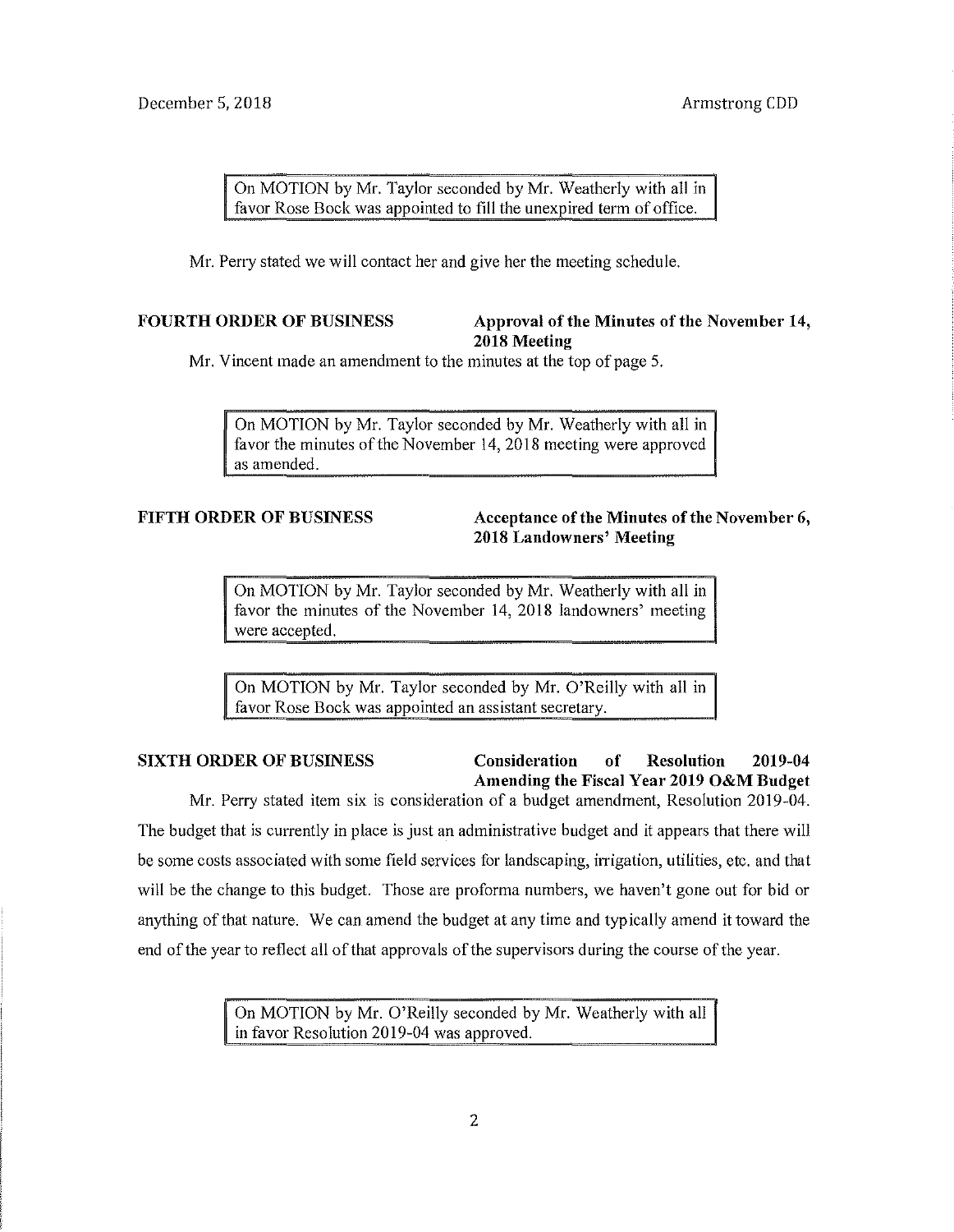# **SEVENTH ORDER OF BUSINESS Consideration of Proposal from VGlobalTech for Website Compliance**

Mr. Perry stated we are doing these for all the districts to ensure they are in compliance with ADA parameters. It is a one-time charge upfront of \$2,250 for the conversion. We bid this out and these are the most reasonable terms we could find.

Mr. Taylor asked the budget amendment we just adopted did it contemplate that expense?

Mr. Perry responded not specifically and toward the end of the year we will do a budget amendment to recognize this amount.

> On MOTION by Mr. Taylor seconded by Mr. Weatherly with all in favor the proposal from VGlobalTech in the amount of \$2,250 was approved.

### **EIGHTH ORDER OF BUSINESS Consideration of Change Order from JR Davis for Grey hawk Phase 1**

Mr. O'Reilly stated this is a culmination of lots of changes throughout the entire project. We asked that they monitor them and with Keith's help we have been able to track them and put them all on one change order. It is also a credit for the second lift of asphalt. As you know we have done the first lift, the second lift will come at 80% C.O.s. At the end of the day it ends up being a credit of about \$90,000. This has been vetted through myself, the project administrator as well as Keith.

> On MOTION by Mr. Taylor seconded by Mr. Weatherly with all in favor change order from JR Davis for Greyhawk Phase I for a credit of \$90,076.69 was approved.

# **NINTH ORDER OF BUSINESS Discussion of Meeting Location**

Mr. Perry stated there was discussion previously about possibly moving the meeting across the street to the Plantation Oaks Amenity. That is available if this board would like to relocate.

> On MOTION by Mr. Taylor seconded by Mr. Weatherly with all in favor the location of future meetings will be Plantation Oaks Amenity, 845, Oakleaf Plantation Parkway, Orange Park, Florida.

**TENTH ORDER OF BUSINESS Staff Reports**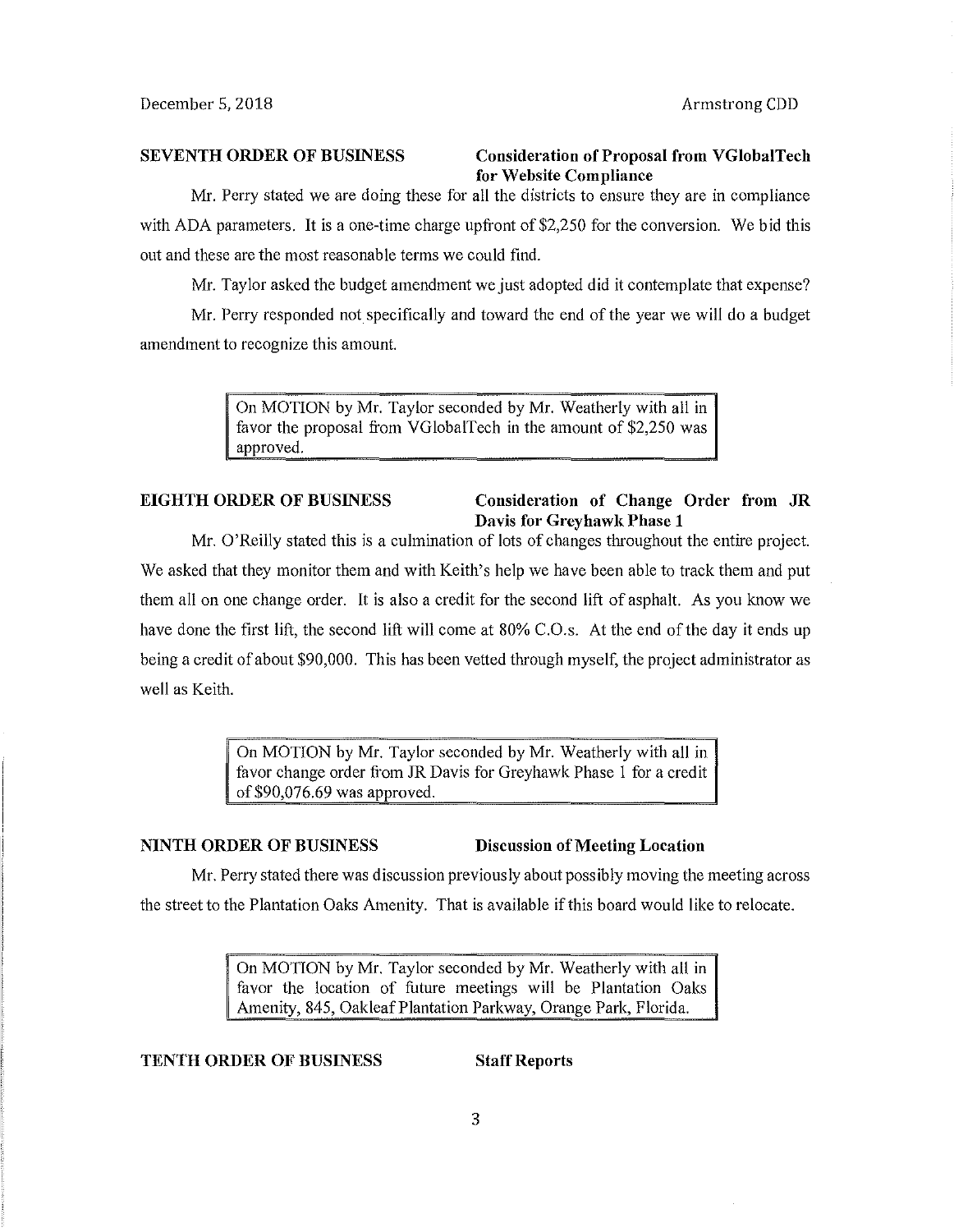### **A. District Counsel**

There being none, the next item followed.

### **B. District Engineer**

Mr. Hadden stated we had a walk through with the county this morning and everything is okay. I submitted my formal recommendation for acceptance to the board of county commissioners and that will all be done next Tuesday, December 11th.

The final as far as Tynes is concerned the second course is going down today, they will be putting down thermoplastic in 14 days, the signal is operational, they have it hooded but the lights are working. Liam and I have been told if the trees aren't in that is okay they will accept it. We were also told a month ago that we didn't have to have the second course of asphalt down then she changed her mind.

Mr. O'Reilly stated Dean is going to be working with Stephanie to confirm that what she has previously said about landscape is still the case so there are no surprises.

Mr. Taylor asked Dean do you think we can get something in writing so we know what we are dealing with?

Mr. Vincent stated no. I will call Thursday night, once the asphalt is complete and once the signs are up and I will have her acknowledge what she and I discussed previously and I will report back. At this point we are concerned about Stephanie's position relative to staff's position. They should be the same, but we don't know until we hear it from Stephanie.

Mr. O'Reilly stated as Plan B in conjunction with Dean **1** have also had a conversation with the engineer, Shawn Thomas, and he confirmed that he was coordinating with Stephanie that they are all under the same assumptions with the conditions for acceptance.

Mr. Taylor asked what do we expect to hear on the  $11<sup>th</sup>$  hearing?

Mr. O'Reilly stated at the 11<sup>th</sup> hearing assuming that DOCC passes they will accept the subdivision with a conditional acceptance that Tynes Boulevard has thermoplastic striping down; that is the condition. We will probably receive a letter from the county saying Greyhawk subdivision has been accepted conditional with the thermoplastic of Tynes.

Mr. Taylor asked do you think we need legal representation at that meeting on the  $11<sup>th</sup>$ ? I don't think it would hurt. I'm not sure if that is something you are comfortable in doing.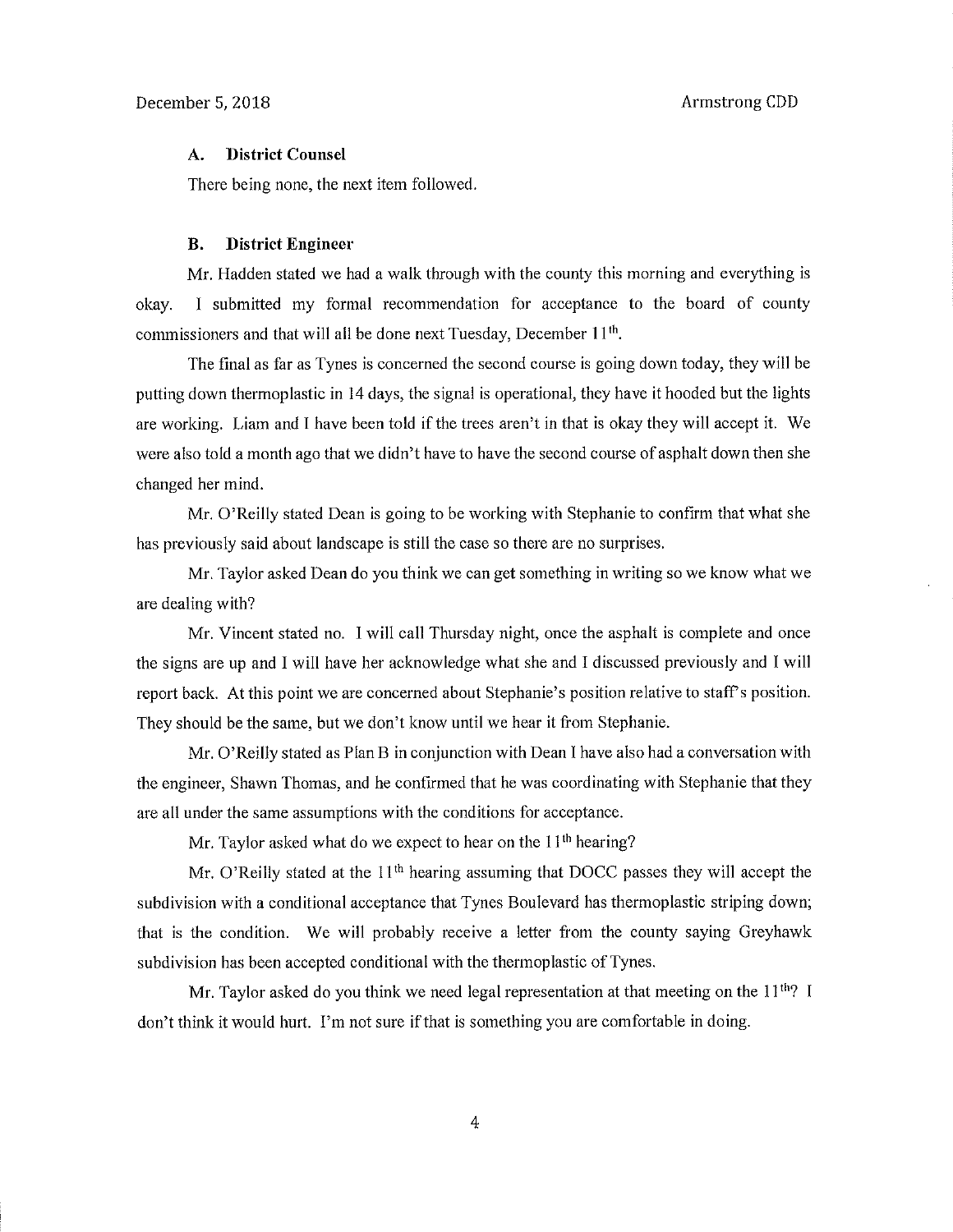Ms. Buchanan stated I will be in the area already so it is fine, but the reality is a lot of this is being worked out in advance.

Mr. Taylor stated our project Phase I is complete and should stand on its own merit to be accepted. I just don't want our subdivision to be brought in on a technicality related to Tynes Boulevard. Is there any reason to believe that beyond the conditions brought forth today that could come up that we are unaware of that would delay acceptance of both Tynes and Phase I? It sounds like we are conditioned upon Tynes being accepted before we are accepted?

Mr. O'Reilly responded the condition is striping not Tynes acceptance. Tynes won't be fully accepted until the landscaping is in and the work that East West and the county are doing in conjunction is I 00% complete. The county and Stephanie have said they know that won't happen for another month, so they said it is okay to not have landscaping done and any other irrigation fully running and the sign complete as long as the signal is operational and the striping is down.

Mr. Taylor asked are we on the consent agenda or are we on public comment?

Mr. O'Reilly stated we are on the agenda. If the question is, is there a risk that the board or Stephanie could bring in a new item that we were unaware of then yes, I think there is always going to be a risk but in my opinion that is where we have been working very hard behind the scenes to make sure we are aware of all those things.

Mr. Taylor stated I commend you, Dean and the district engineer for pushing the ball down the road on our behalf for Phase 1.

Mr. O'Reilly stated there have been many curve balls already, so I think there is always going to be a risk.

Mr. Taylor stated it would be my recommendation to have legal representation there just so if we get hung up on a technicality I would like that to be available to me because I plan to attend the meeting.

Ms. Buchanan stated I'm happy to go. I think the reality is these issues are engineering and safety issues. If you get someone dug in on those then no lawyer in the world is going to get the county to open a road if there is not striping or if for some reason the county thinks it is an unsafe condition. That is why Keith, Liam and Dean have been trying to work with Stephanie to get her comfortable with this. Isn't that right?

Mr. O'Reilly stated yes.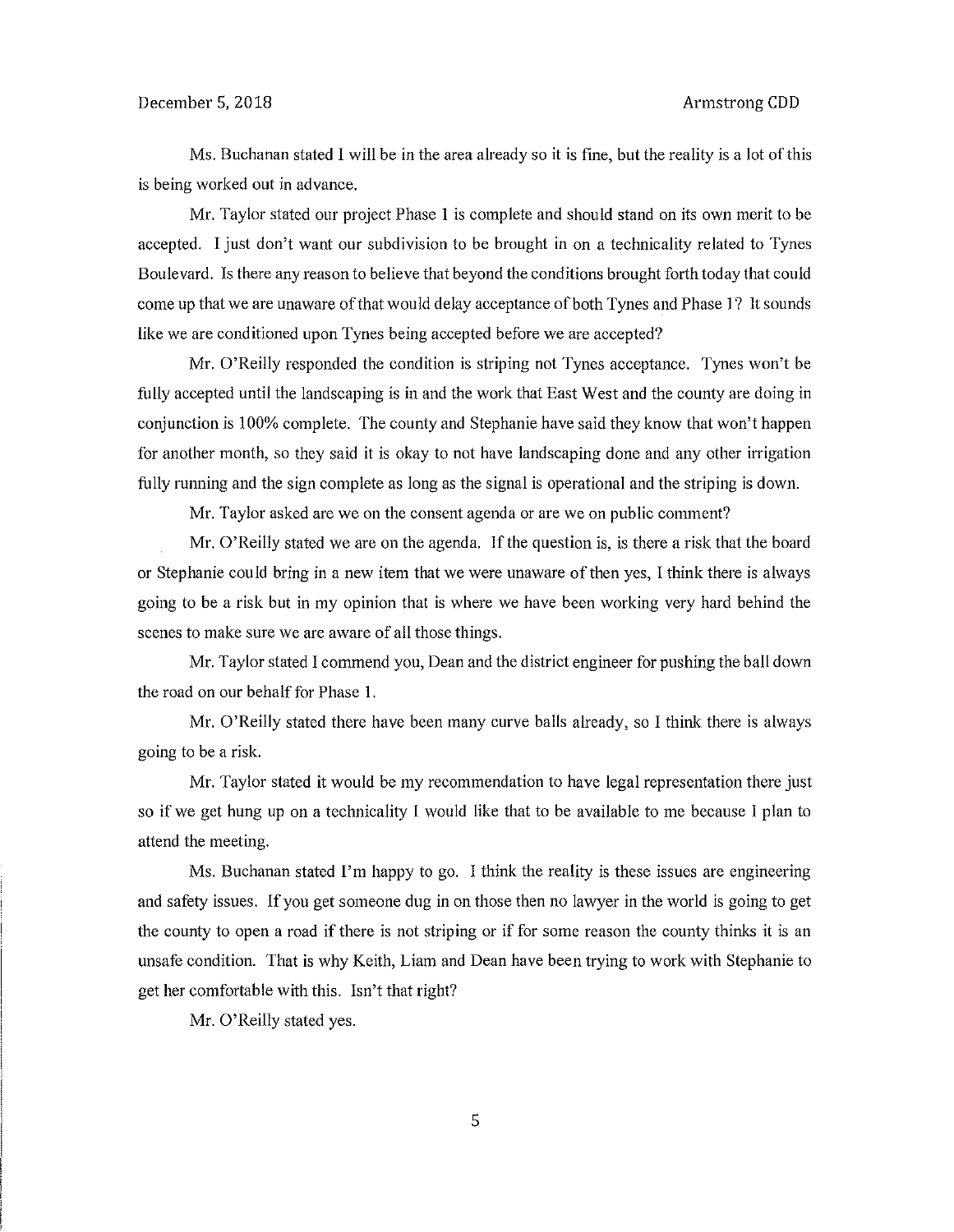Mr. Vincent stated technically what they are taking action on is they are saying we are going to accept Greyhawk Phase 1 on the  $11<sup>th</sup>$  recognizing that she won't have the final striping down until 10 days later. There is always a possibility someone could say I have an issue with that.

Ms. Buchanan stated I don't think it is the work it is the conditional striping and someone can have a wreck on the road and we would have taken on that liability.

Mr. Hadden stated no, because they say their final acceptance is contingent upon that striping regardless of what the date is if that striping doesn't go down the final acceptance isn't there. On the 21<sup>st</sup> or 22<sup>nd</sup> if the striping is down then that condition is automatically lifted and if they had a second BCC meeting in December this wouldn't be an issue. We would have it on the agenda for the second meeting.

Mr. Taylor asked what happens if it goes down on the  $24<sup>th</sup>$ ?

Mr. O'Reilly stated it is not accepted until it is striped.

time. Mr. Hadden stated if it is not striped until January 5<sup>th</sup> then they won't accept it until that

Mr. Taylor asked do we get a letter saying that it is accepted?

Mr. Hadden stated yes.

Mr. Taylor asked assuming all of this doesn't go to plan are there going to be issues with builders building homes today?

Mr. O'Reilly asked do you mean in regards to C.O.?

Mr. Taylor responded yes.

Mr. O'Reilly stated no, the builders are allowed to pull a C.0. on model homes right now. The homes they have under construction that are not models the county will allow temporary C.O.s ifthere is a crazy reason someone needs to move in or they absolutely have to pull a C.O. The county would allow that so no one is homeless but fortunately there is no one moving into any of the homes. I don't think any of the houses will be ready for a C.O. until January, other than one model.

Mr. Taylor stated your comments are taken. Katie I will see how the next day or two goes.

Mr. Buchanan stated absolutely, I will be in town already. I suggest if we don't get anything from Stephanie in writing then perhaps you write your own understanding of how it is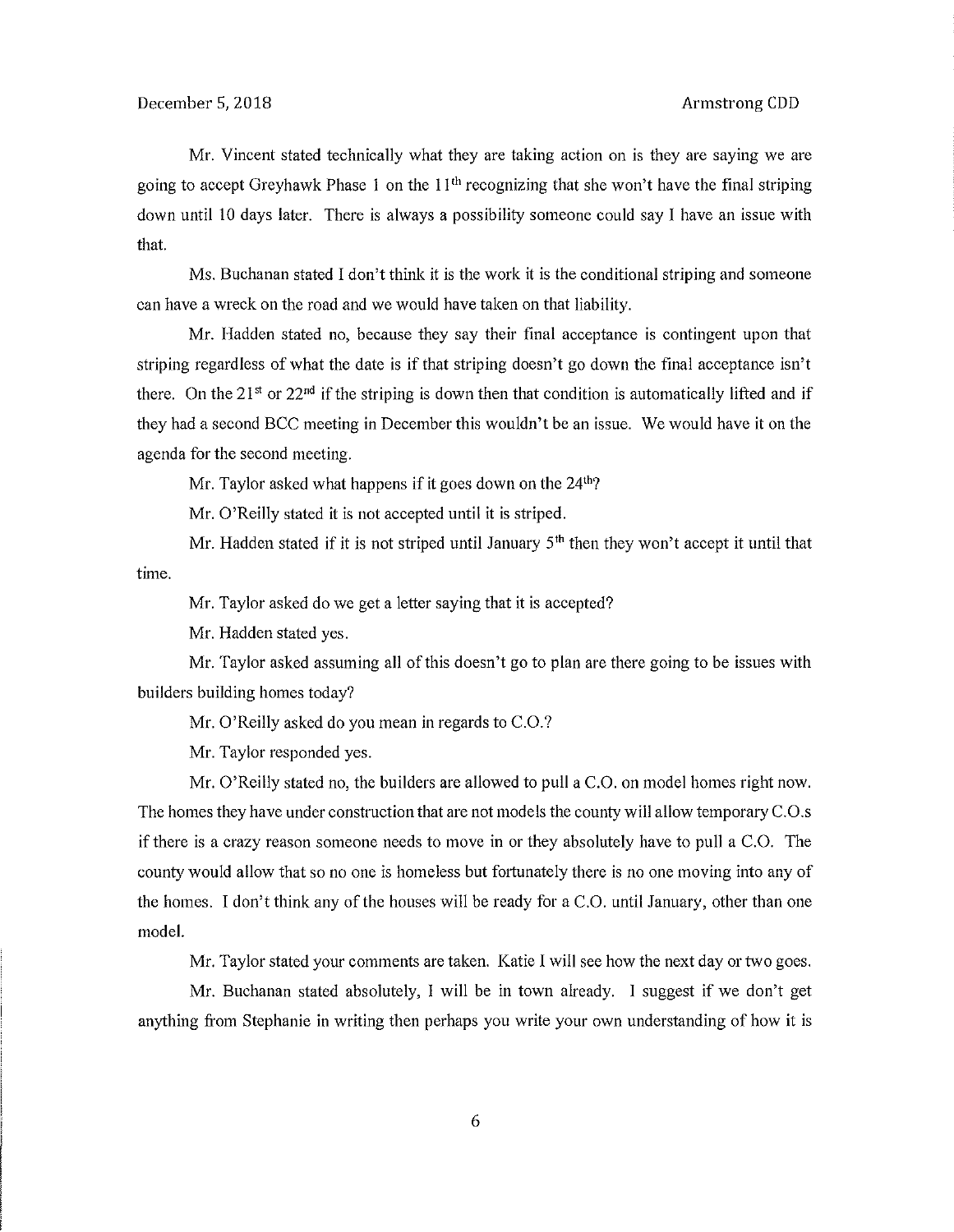# December 5, 2018 **Armstrong CDD**

going to function and you send it to her and say, just wanted to confirm this I'm trying to repott back to my board.

Mr. Taylor stated okay.

Mr. O'Reilly stated keeping in mind too that they are subject to sunshine like we are so they are very hesitant to put stuff in writing.

# **C. District Manager**

There being none, the next item followed.

### **D. Tynes Boulevard Project Administrator**

There being none, the next item followed.

# **ELEVENTH ORDER OF BUSINESS Supervisor's Requests and Audience Comments**

Mr. Taylor stated I would like to suggest that we have an agenda call before the meeting and you staff can set up that call 10 days prior to the meeting.

Mr. Perry sated okay.

### **TWELFTH ORDER OF BUSINESS Financial Statements as of October 31, 2018**

A copy of the financial statements was included in the agenda package.

**THIRTEENTH ORDER OF BUSINESS Consideration of Funding Request No. 28 (General Fund)** 

> On MOTION by Mr. Taylor seconded by Mr. Weatherly with all in favor funding request no. 28 was ratified.

# **FOURTEENTH ORDER OF BUSINESS Consideration of Funding Request** No. **26 (Construction Fund)**

On MOTION by Mr. O'Reilly seconded by Mr. Taylor with all in favor funding request no. 26 was ratified.